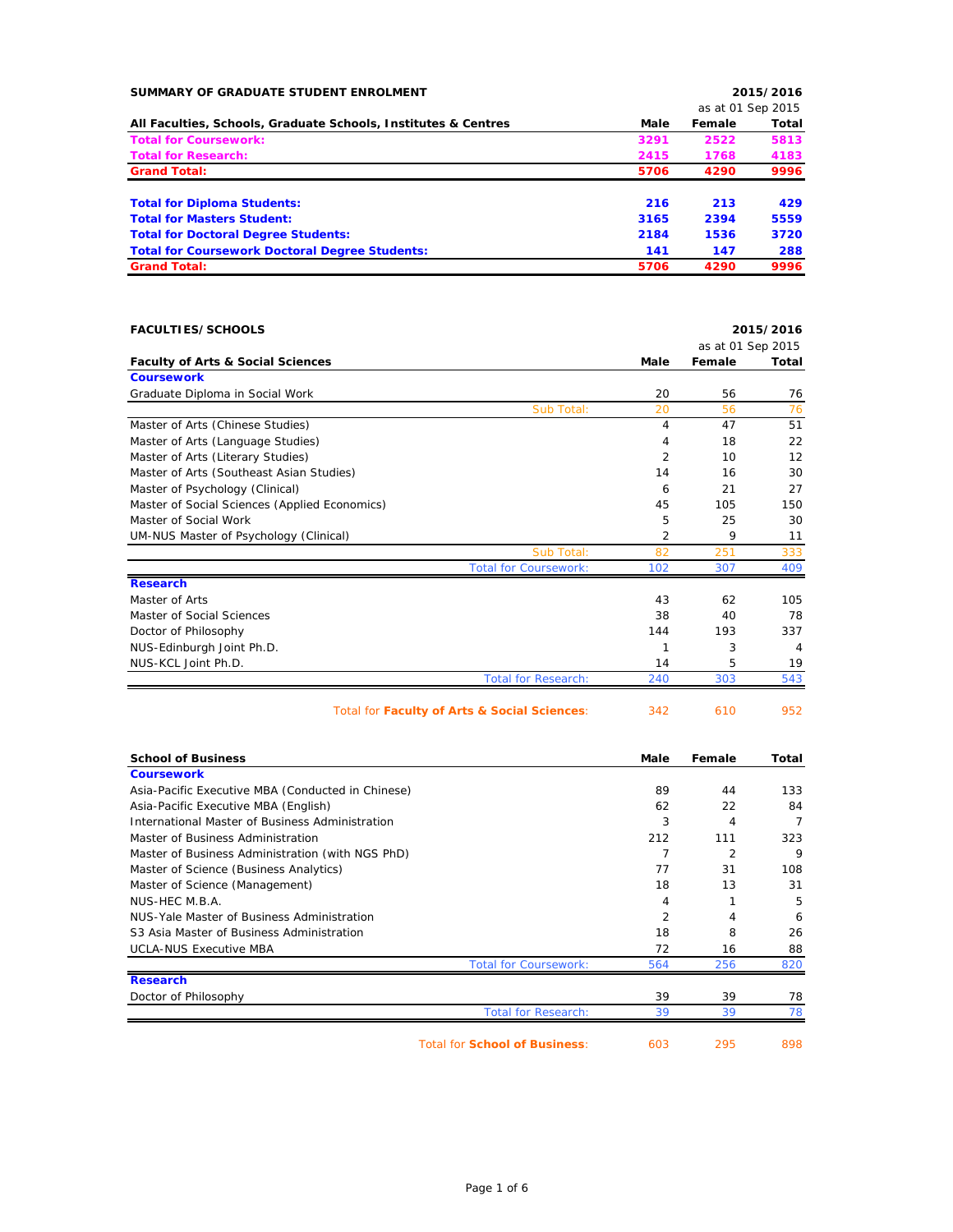| <b>School of Computing</b>                                | Male           | Female       | Total          |
|-----------------------------------------------------------|----------------|--------------|----------------|
| <b>Coursework</b>                                         |                |              |                |
| Master of Computing                                       | 175            | 57           | 232            |
| <b>Total for Coursework:</b>                              | 175            | 57           | 232            |
| <b>Research</b>                                           |                |              |                |
| Master of Science                                         | 4              | $\mathbf{1}$ | 5              |
| Doctor of Philosophy                                      | 189            | 77           | 266            |
| NUS-IITB Joint Ph.D.                                      | 1              | 0            | 1              |
| <b>Total for Research:</b>                                | 194            | 78           | 272            |
| <b>Total for School of Computing:</b>                     | 369            | 135          | 504            |
| <b>Faculty of Dentistry</b>                               | Male           | Female       | Total          |
| <b>Coursework</b>                                         |                |              |                |
| Graduate Diploma in Dental Implantology                   | 2              | 6            | 8              |
| Sub Total:                                                | $\overline{2}$ | 6            | 8              |
| Master of Dental Surgery (Endodontics)                    | 2              | 6<br>2       | 8              |
| Master of Dental Surgery (Oral & Maxillofacial Surgery)   | 4              |              | 6              |
| Master of Dental Surgery (Orthodontics)                   | $\overline{7}$ | 12           | 19             |
| Master of Dental Surgery (Paediatric Dentistry)           | 0              | 3            | 3              |
| Master of Dental Surgery (Periodontology)                 | 3              | 3            | 6              |
| Master of Dental Surgery (Prosthodontics)                 | 2              | 7            | 9              |
| Sub Total:                                                | 18             | 33           | 51             |
| <b>Total for Coursework:</b><br><b>Research</b>           | 20             | 39           | 59             |
| Master of Science                                         | 1              | 3            | 4              |
| Doctor of Philosophy                                      | 8              | 11           | 19             |
| <b>Total for Research:</b>                                | 9              | 14           | 23             |
| <b>Total for Faculty of Dentistry:</b>                    | 29             | 53           | 82             |
| <b>School of Design &amp; Environment</b>                 | Male           | Female       | Total          |
| <b>Coursework</b>                                         |                |              |                |
| Master of Architecture                                    | 76             | 79           | 155            |
| Master of Arts (Urban Design)                             | 14             | 14           | 28             |
| Master of Landscape Architecture                          | 2              | 21           | 23             |
| Master of Science (Building Performance & Sustainability) | 18             | 14           | 32             |
| Master of Science (Environmental Management)              | 26             | 27           | 53             |
| Master of Science (Integrated Sustainable Design)         | 9              | 14           | 23             |
| Master of Science (Project Management)                    | 36             | 27           | 63             |
| Master of Science (Real Estate)                           | 23             | 19           | 42             |
| Master of Urban Planning                                  | 12             | 19           | 31             |
| <b>Total for Coursework:</b>                              | 216            | 234          | 450            |
| <b>Research</b>                                           |                |              |                |
| Master of Arts (Architecture)                             | 2              | 2            | 4              |
| Master of Arts (Industrial Design)                        | $\mathbf{1}$   | 2            | 3              |
| Master of Science (Building)                              | $\mathbf{1}$   | 0            | $\mathbf{1}$   |
| Master of Science (Real Estate and Urban Economics)       | 0              | 2            | 2              |
| Doctor of Philosophy                                      | 47             | 40           | 87             |
| NUS-DTU Joint Ph.D.                                       | 2              | 0            | $\overline{2}$ |
| <b>Total for Research:</b>                                | 53             | 46           | 99             |
| Total for School of Design & Environment:                 | 269            | 280          | 549            |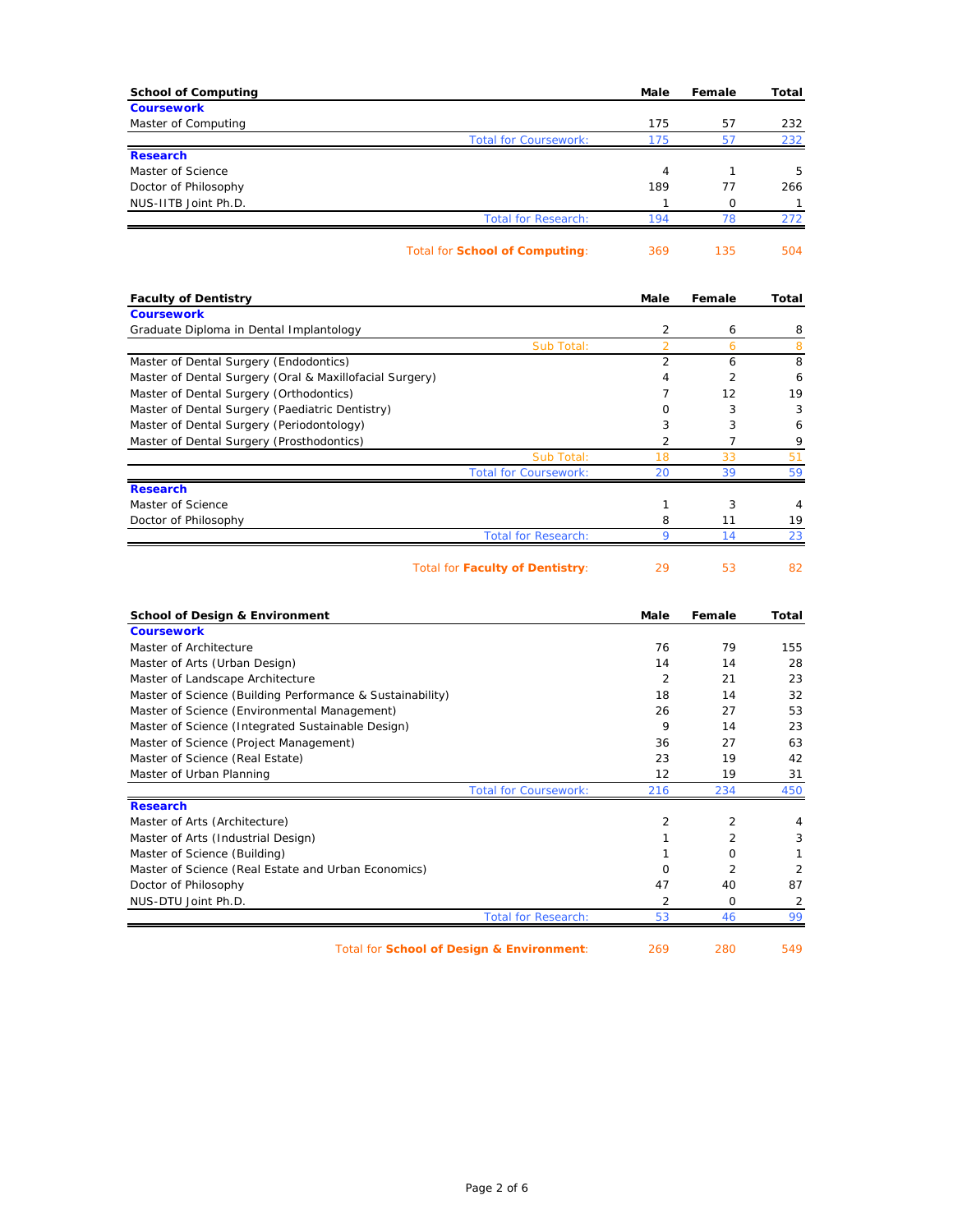| <b>Faculty of Engineering</b>                                 | <b>Male</b>    | Female         | Total          |
|---------------------------------------------------------------|----------------|----------------|----------------|
| <b>Coursework</b>                                             |                |                |                |
| M.Sc (Hydraulic Engrg & Water Resources Mgmt)                 | 25             | 10             | 35             |
| Master of Science (Chemical Engineering)                      | 42             | 21             | 63             |
| Master of Science (Civil Engineering)                         | 89             | 38             | 127            |
| Master of Science (Electrical Engineering)                    | 142            | 45             | 187            |
| Master of Science (Environmental Engineering)                 | 25             | 32             | 57             |
| Master of Science (Geotechnical Engineering)                  | 26             | 11             | 37             |
| Master of Science (Industrial and Systems Engineering)        | 109            | 63             | 172            |
| Master of Science (Intellectual Property Management)          | $\overline{7}$ | 12             | 19             |
| Master of Science (Management of Technology)                  | 76             | 36             | 112            |
| Master of Science (Materials Science and Engineering)         | 24             | 10             | 34             |
| Master of Science (Mechanical Engineering)                    | 104            | 14             | 118            |
| Master of Science (Mechatronics)                              | $\overline{2}$ | $\overline{2}$ | $\overline{4}$ |
| Master of Science (Offshore Technology)                       | 61             | 12             | 73             |
| Master of Science (Safety, Health & Environmental Technology) | 43             | 23             | 66             |
| Master of Science (Supply Chain Management)                   | 46             | 68             | 114            |
| Master of Science (Systems Design and Management)             | 22             | 14             | 36             |
| Master of Science (Transportation Systems and Management)     | 13             | 9              | 22             |
| <b>Total for Coursework:</b>                                  | 856            | 420            | 1276           |
| <b>Research</b>                                               |                |                |                |
| Master of Engineering                                         | 78             | 42             | 120            |
| Doctor of Philosophy                                          | 694            | 301            | 995            |
| NUS-ICL Joint Ph.D. (FoE)                                     | 5              | 0              | 5              |
| NUS-IITB Joint Ph.D.                                          | 1              | $\Omega$       | 1              |
| NUS-TU/E Joint Ph.D.                                          | 1              | 0              | 1              |
| <b>Total for Research:</b>                                    | 779            | 343            | 1122           |
| <b>Total for Faculty of Engineering:</b>                      | 1635           | 763            | 2398           |
| <b>Faculty of Law</b>                                         | <b>Male</b>    | Female         | Total          |
| <b>Coursework</b>                                             |                |                |                |
| Graduate Diploma in Maritime & Arbitration                    | 10             | 5              | 15             |
| $C1$ , $E1$ , $E2$ , $E3$ , $E4$ , $E5$                       | 10             |                | 1 E            |

| <b>COURSEWORK</b>                                       |    |    |     |
|---------------------------------------------------------|----|----|-----|
| Graduate Diploma in Maritime & Arbitration              | 10 | 5  | 15  |
| Sub Total:                                              | 10 | 5  | 15  |
| Master of Laws                                          | 6  | 13 | 19  |
| Master of Laws (Asian Legal Studies)                    | 2  |    | 3   |
| Master of Laws (Corporate & Financial Services Law)     |    | 16 | 23  |
| Master of Laws (Intellectual Property & Technology Law) | Ω  | 3  | 3   |
| Master of Laws (International & Comparative Law)        | 3  | 8  | 11  |
| Master of Laws (International Business Law)             | 18 | 30 | 48  |
| Master of Laws (Maritime Law)                           |    | 14 | 15  |
| Sub Total:                                              | 37 | 85 | 122 |
| <b>Total for Coursework:</b>                            | 47 | 90 | 137 |
| <b>Research</b>                                         |    |    |     |
| Doctor of Philosophy                                    | 11 | 6  | 17  |
| <b>Total for Research:</b>                              |    | 6  |     |
| Total for Faculty of Law:                               | 58 | 96 | 154 |

Page 3 of 6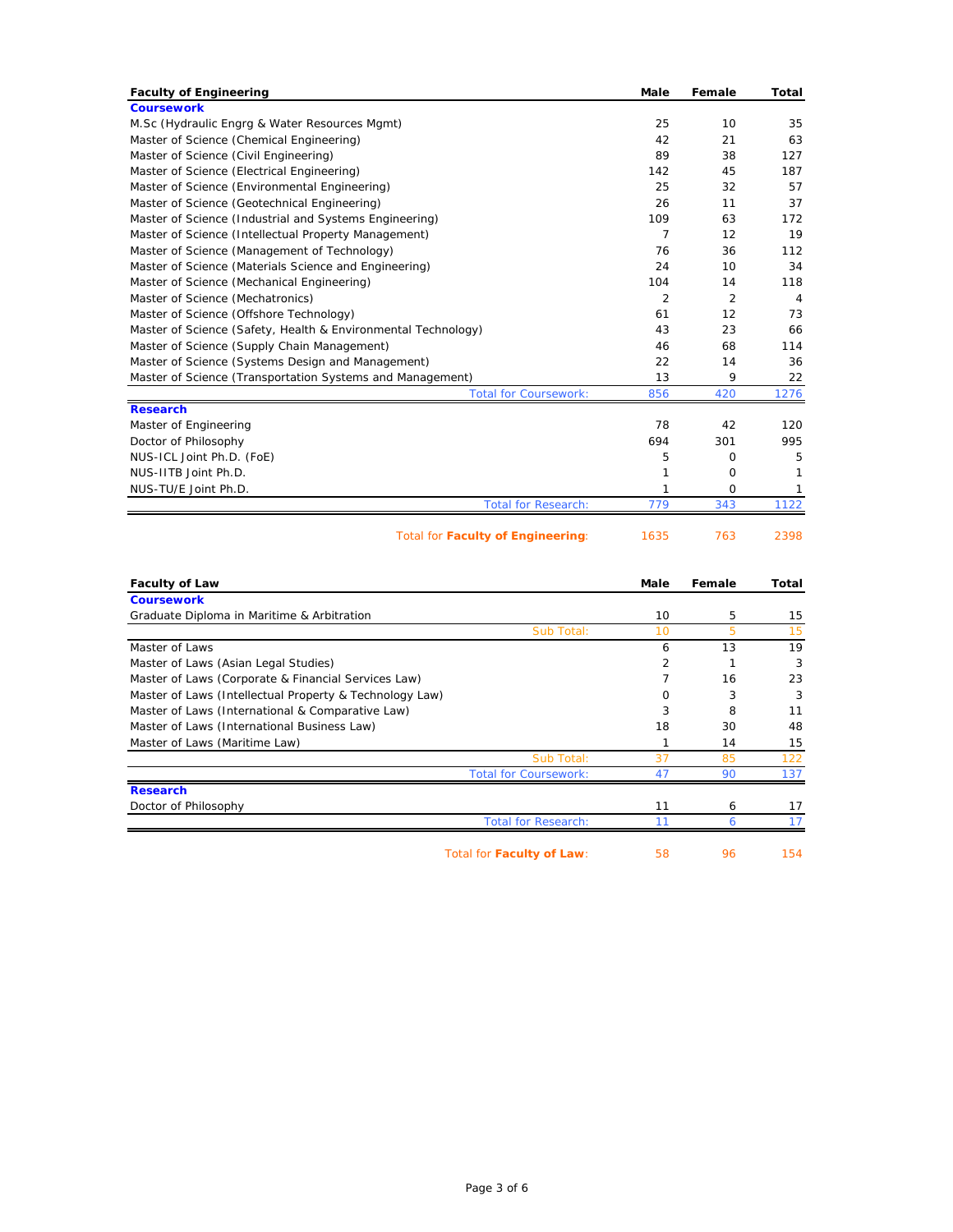| Lee Kuan Yew School of Public Policy                                 | Male           | Female               | Total     |
|----------------------------------------------------------------------|----------------|----------------------|-----------|
| <b>Coursework</b>                                                    |                |                      |           |
| Master in Public Administration                                      | 37             | 20                   | 57        |
| Master in Public Administration and Management                       | 34             | 22<br>9              | 56        |
| Master in Public Management                                          | 9<br>72        | 80                   | 18<br>152 |
| Master in Public Policy<br><b>Total for Coursework:</b>              | 152            | 131                  | 283       |
| <b>Research</b>                                                      |                |                      |           |
| Doctor of Philosophy                                                 | 19             | 21                   | 40        |
| <b>Total for Research:</b>                                           | 19             | 21                   | 40        |
| Total for Lee Kuan Yew School of Public Policy:                      | 171            | 152                  | 323       |
| Saw Swee Hock School of Public Health                                | Male           | Female               | Total     |
| <b>Coursework</b>                                                    |                |                      |           |
| Graduate Diploma in Applied Epidemiology                             | 1<br>1         | 2                    | 3         |
| Sub Total:<br>Master of Public Health                                | 30             | $\overline{2}$<br>58 | 3<br>88   |
| Sub Total:                                                           | 30             | 58                   | 88        |
| <b>Total for Coursework:</b>                                         | 31             | 60                   | 91        |
| <b>Research</b>                                                      |                |                      |           |
| Master of Science                                                    | 2              | 6                    | 8         |
| Doctor of Philosophy                                                 | 9              | 35                   | 44        |
| <b>Total for Research:</b>                                           | 11             | 41                   | 52        |
| Total for Saw Swee Hock School of Public Health:                     | 42             | 101                  | 143       |
| <b>Faculty of Science</b>                                            | Male           | Female               | Total     |
| <b>Coursework</b>                                                    |                |                      |           |
| Joint Master of Science in Industrial Chemistry                      | 19<br>14       | 11<br>9              | 30<br>23  |
| Master of Science (Applied Physics)<br>Master of Science (Chemistry) | 20             | 39                   | 59        |
| Master of Science (Mathematics)                                      | 21             | 15                   | 36        |
| Master of Science (Pharmaceutical Sciences and Technology)           | 11             | 14                   | 25        |
| Master of Science (Physics)                                          | 10             | 5                    | 15        |
| Master of Science (Quantitative Finance)                             | 34             | 44                   | 78        |
| Master of Science (Statistics)                                       | 62             | 81                   | 143       |
| NUS-ANU Master of Science (Science Communication)                    | 14             | 17                   | 31        |
| Doctor of Pharmacy                                                   | 4              | 18                   | 22        |
| <b>Total for Coursework:</b>                                         | 209            | 253                  | 462       |
| <b>Research</b>                                                      |                |                      |           |
| Master of Science                                                    | 49             | 41                   | 90        |
| Doctor of Philosophy<br>NUS-HUJ Joint Ph.D.                          | 450<br>1       | 326<br>1             | 776       |
| NUS-ICL Joint Ph.D. (FoS)                                            | $\overline{7}$ | 2                    | 2<br>9    |
| NUS-IITB Joint Ph.D.                                                 | 1              | 0                    | 1         |
| NUS-KCL Joint Ph.D.                                                  | $\mathbf 0$    | $\overline{c}$       | 2         |
| Ph.D. in Mechanobiology (FoS)                                        | 11             | 10                   | 21        |
| <b>Total for Research:</b>                                           | 519            | 382                  | 901       |
|                                                                      |                |                      |           |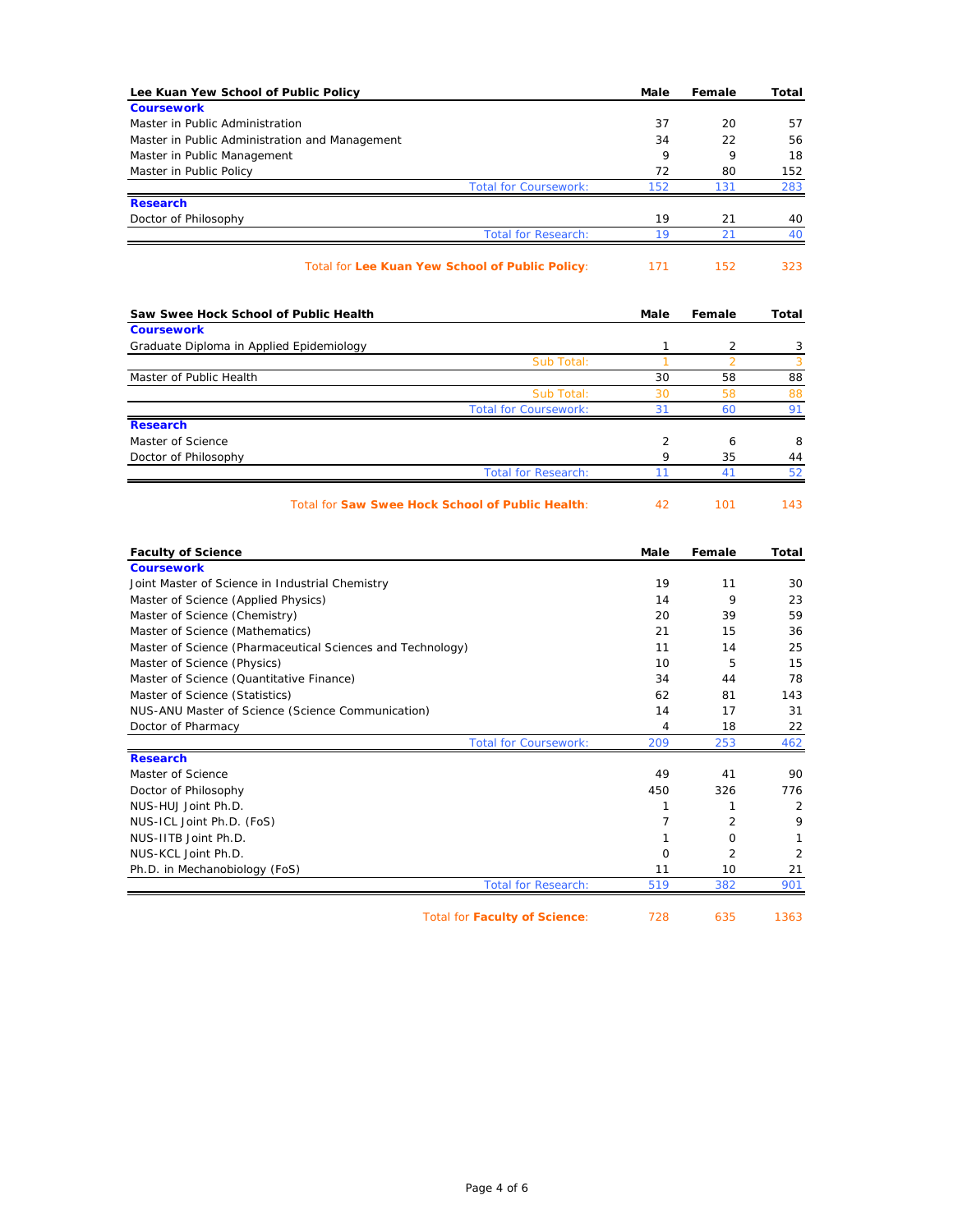| Yong Loo Lin School of Medicine                                                 | Male                 | Female         | Total          |
|---------------------------------------------------------------------------------|----------------------|----------------|----------------|
| <b>Coursework</b>                                                               |                      |                |                |
| Graduate Diploma in Family Practice Dermatology                                 | 4                    | 0              | 4              |
| Graduate Diploma in Geriatric Medicine                                          | 13                   | 13             | 26             |
| Graduate Diploma in Mental Health                                               | 20                   | 10             | 30             |
| Graduate Diploma in Occupational Medicine                                       | 16                   | 6              | 22             |
| Graduate Diploma in Palliative Medicine                                         | 14                   | $\overline{7}$ | 21             |
| Sub Total:                                                                      | 67                   | 36             | 103            |
| Master of Clinical Investigation                                                | 20                   | 17             | 37             |
| Master of Medicine (Anaesthesiology)                                            | 18                   | 14             | 32<br>35       |
| Master of Medicine (Diagnostic Radiology)                                       | 18<br>$\overline{7}$ | 17<br>5        | 12             |
| Master of Medicine (Emergency Medicine)<br>Master of Medicine (Family Medicine) | 1                    | $\mathbf 0$    | $\mathbf{1}$   |
| Master of Medicine (Internal Medicine)                                          | 34                   | 42             | 76             |
| Master of Medicine (Ophthalmology)                                              | 1                    | 0              | $\mathbf{1}$   |
| Master of Medicine (Orthopaedic Surgery)                                        | 40                   | 5              | 45             |
| Master of Medicine (Paediatric Medicine)                                        | $\mathbf{1}$         | $\overline{7}$ | 8              |
| Master of Medicine (Surgery)                                                    | $\overline{7}$       | 2              | 9              |
| Master of Nursing                                                               | 5                    | 49             | 54             |
| Master of Science (Audiology)                                                   | 6                    | 11             | 17             |
| Master of Science (Speech and Language Pathology)                               | 0                    | 24             | 24             |
| Sub Total:                                                                      | 158                  | 193            | 351            |
| <b>Total for Coursework:</b>                                                    | 225                  | 229            | 454            |
| <b>Research</b>                                                                 |                      |                |                |
| Joint M.Sc. in Infectious Diseases, Vaccinology and Drug Discovery              | 1                    | 0              | 1              |
| Master of Science                                                               | 11                   | 24             | 35             |
| Master of Science (Nursing)                                                     | $\mathbf{O}$         | $\overline{7}$ | $\overline{7}$ |
| Doctor of Philosophy                                                            | 167                  | 222            | 389            |
| Doctor of Philosophy (Nursing)                                                  | 3                    | 25             | 28             |
| NUS-HUJ Joint Ph.D.                                                             | 0                    | $\overline{2}$ | $\overline{2}$ |
| NUS-ICL Joint Ph.D. (SoM)                                                       | 2                    | 0              | 2              |
| PhD in Cancer Biology                                                           | 22                   | 21             | 43             |
| <b>Total for Research:</b>                                                      | 206                  | 301            | 507            |
| Total for Yong Loo Lin School of Medicine:                                      | 431                  | 530            | 961            |
| Yong Siew Toh Conservatory of Music                                             | Male                 | Female         | Total          |
| <b>Coursework</b>                                                               |                      |                |                |
| Master of Music                                                                 | 6                    | 1              | 7              |
| <b>Total for Coursework:</b>                                                    | 6                    | $\mathbf{1}$   | $\overline{7}$ |
| Total for Yong Siew Toh Conservatory of Music:                                  | 6                    | 1              | 7              |
| Duke-NUS Graduate Medical School S'pore                                         | Male                 | Female         | Total          |
| <b>Coursework</b>                                                               |                      |                |                |
| Doctor of Medicine                                                              | 137                  | 129            | 266            |
| <b>Total for Coursework:</b>                                                    | 137                  | 129            | 266            |
| <b>Research</b>                                                                 |                      |                |                |
| Doctor Of Philosophy                                                            | 30                   | 33             | 63             |
| <b>Total for Research:</b>                                                      | 30                   | 33             | 63             |
| Total for Duke-NUS Graduate Medical School S'pore:                              | 167                  | 162            | 329            |